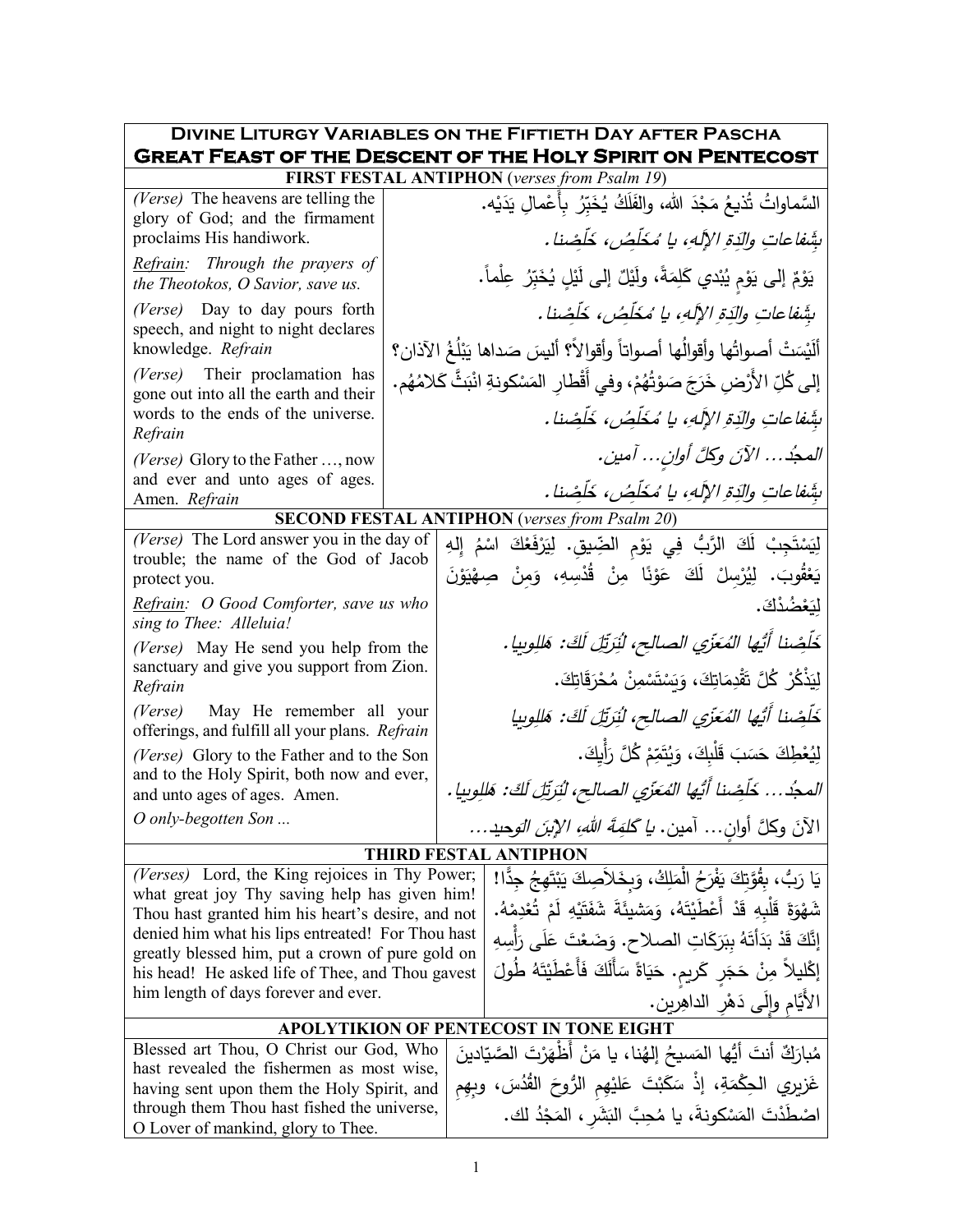| EISODIKON (ENTRANCE HYMN) OF THE FEAST            |                                                                                    |  |  |  |
|---------------------------------------------------|------------------------------------------------------------------------------------|--|--|--|
| Be Thou exalted O Lord in Thy strength:           | إِرتَفِعْ يا رَبُّ بِقُوَّتِكَ، نُسَبِّحُ وِنُرَتِّلُ لعِزَّتِك. خَلِّصْنا أَيُّها |  |  |  |
| We shall sing and praise Thy power. O             |                                                                                    |  |  |  |
| Good Comforter, save us who sing to               | المُعَزِّي الصالِح، نَحْنُ المُرَتِّلينَ لَكَ. هَلِلوبِيا. هَلِلوبِيا.             |  |  |  |
| Thee: Alleluia, Alleluia, Alleluia!               | هَلِلوبيا.                                                                         |  |  |  |
| Now sing these apolytikia in the following order. |                                                                                    |  |  |  |
|                                                   | <b>APOLYTIKION OF PENTECOST IN TONE EIGHT</b>                                      |  |  |  |
| Blessed art Thou, O Christ our God, Who           | مُبارَكٌ أنتَ أيُّها المَسيحُ إلهُنا، يا مَنْ أَظْهَرْتَ الصَّيّادينَ              |  |  |  |
| hast revealed the fishermen as most wise,         | غَزِيرِي الْحِكْمَةِ، إِذْ سَكَبْتَ عَلَيْهِمِ الرُّوحَ القُّدُسَ، وبِهِمِ         |  |  |  |
| having sent upon them the Holy Spirit, and        |                                                                                    |  |  |  |
| through them Thou hast fished the universe,       | اصْطَدْتَ المَسْكونةَ، يا مُحِبَّ النَشَرِ ، المَجْدُ لك.                          |  |  |  |
| O Lover of mankind, glory to Thee.                | <b>KONTAKION OF PENTECOST IN TONE EIGHT</b>                                        |  |  |  |
| When the most High came down and                  |                                                                                    |  |  |  |
| confused the tongues, He divided the              | عِنْدَما نَزَلَ العَلِيُّ مُبَلْبِلاً الأَلْسِنَة، كانَ لِلأَمَمِ مُقَسِّماً.      |  |  |  |
| nations; but when He distributed the              | ولِمّا وَزَّعَ الأَلْسِنَةَ النارِبّةَ، دَعا الكُلَّ إلى اتِّحادِ واحِدِ،          |  |  |  |
| tongues of fire, He called all to unity.          | لذلِكَ باتِّفاق الأصْواتِ، نُمَجِّدُ الرُّوحَ الكُلِّيَّ قُدْسُهُ.                 |  |  |  |
| Therefore, with one voice, we glorify the         |                                                                                    |  |  |  |
| all-Holy Spirit.                                  |                                                                                    |  |  |  |
|                                                   | <b>ANTI-TRISAGION HYMN</b>                                                         |  |  |  |
| As many as have been baptized into Christ         | أَنتُمُ الَّذينَ بالمَسيحِ اعتَمَدْتُمْ، المسيحَ قدْ لَبِسْتُمْ. هَلِلوبِيا.       |  |  |  |
| have put on Christ. Alleluia. (THRICE)            |                                                                                    |  |  |  |
| Glory to the Father, and to the Son, and to       | (ثلاثا)                                                                            |  |  |  |
| the Holy Spirit; both now and ever, and unto      | المَجْدُ لِلأَبِ والإبنِ والرّوحِ الْقُدُسِ؛ الآنَ وكلَّ أُوانٍ وإِلَى             |  |  |  |
| ages of ages. Amen.                               | دهر الداهرينَ. آمين.                                                               |  |  |  |
| Have put on Christ. Alleluia.                     | المسيحَ قدْ لَبِسْتُمْ. هَلِلوبيا.                                                 |  |  |  |
|                                                   |                                                                                    |  |  |  |
| <b>Deacon:</b> With strength!                     | قَوَّةٌ!                                                                           |  |  |  |
| As many as have been baptized into Christ         | أَنتُمُ الَّذينَ بالمَسيحِ اعْتَمَدْتُمْ، المسيحَ قدْ لَبِسْتُمْ. هَلِلوبِيا.      |  |  |  |
| have put on Christ. Alleluia.                     |                                                                                    |  |  |  |
|                                                   |                                                                                    |  |  |  |
|                                                   |                                                                                    |  |  |  |
|                                                   |                                                                                    |  |  |  |
|                                                   |                                                                                    |  |  |  |
|                                                   |                                                                                    |  |  |  |
|                                                   |                                                                                    |  |  |  |
|                                                   |                                                                                    |  |  |  |
|                                                   |                                                                                    |  |  |  |
|                                                   |                                                                                    |  |  |  |
|                                                   |                                                                                    |  |  |  |
|                                                   |                                                                                    |  |  |  |
|                                                   |                                                                                    |  |  |  |
|                                                   |                                                                                    |  |  |  |
|                                                   |                                                                                    |  |  |  |
|                                                   |                                                                                    |  |  |  |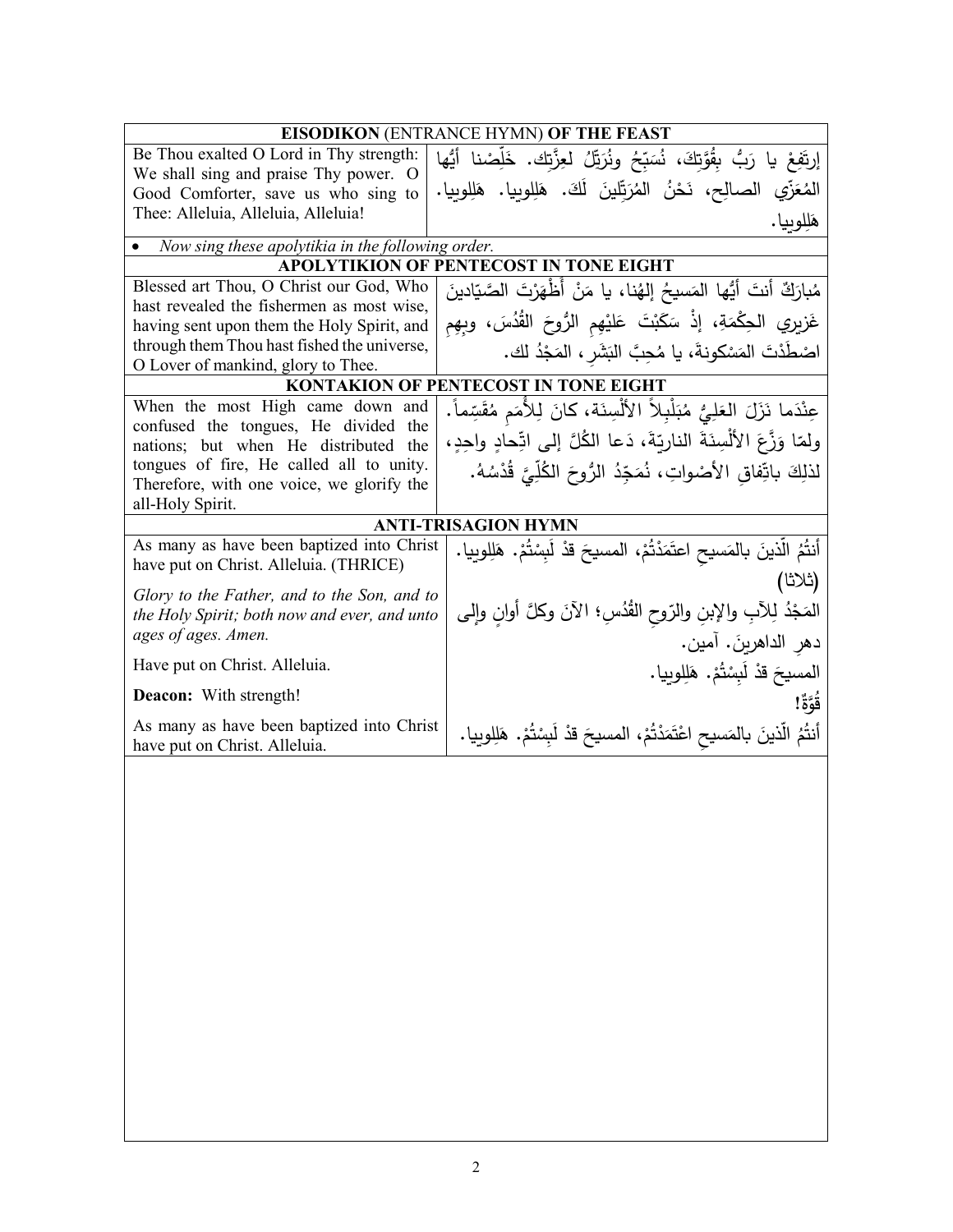## **EPISTLE OF PENTECOST**

*Their voice has gone out into all the earth.* (Psalm 18:4) *The heavens declare the glory of God.* (Psalm 18:1)

**The Reading from the Acts of the Apostles** (2:1-11) When the day of Pentecost had come, they were all together in one place. And suddenly a sound came from heaven like the rush of a mighty wind, and it filled all the house where they were sitting. And there appeared to them tongues as of fire, distributed and resting on each one of them. And they were all filled with the Holy Spirit and began to speak in other tongues, as the Spirit gave them utterance. Now there were dwelling in Jerusalem Jews, devout men from every nation under heaven. And at this sound the multitude came together, and they were bewildered, because each one heard them speaking in his own language. And they were amazed and wondered, saying, *"Are not all these who are speaking Galileans? And how is it that we hear, each of us in his own native language? Parthians and Medes and Elamites and residents of Mesopotamia, Judea and Cappadocia, Pontos and Asia, Phrygia and Pamphylia, Egypt and the parts of Libya belonging to Cyrene, and visitors from Rome, both Jews and proselytes, Cretans and Arabians, we hear them telling in our own tongues the mighty works of God."* **Priest**: Peace be to you reader.

**Reader**: And to your spirit.

*(Refrain)* Alleluia, Alleluia, Alleluia. *verse:* By the word of the Lord the heavens were made. (Psalm 32:6)

*(Refrain)* Alleluia, Alleluia, Alleluia. *verse:* The Lord looks down upon the earth from heaven. (Psalm 32:13)

*(Refrain)* Alleluia, Alleluia, Alleluia.

الى كُلِّ الأَرْضِ خَرَجَ صَوْتُهُمْ السماواتُ تُذيعُ مَجْدَ الله فَصْلٌ مِنْ أَعْمالِ الرُسُلِ القِدِّيسينَ الأَطْهار  $(11-1:2)$ لَمَّا حَلَّ يَومُ الخمسينَ، كانَ الرسُلُ كُلَّهُم مَعَاً في<br>منا مكانٍ واحِدٍ. \* فَحَدَثَ بَغْتَةً صَوْتٌ مِنَ السَّماءِ،<br>. َ كَصَوْتِ رِيحٍ شَديدَةٍ تَعْصِفُ، وَمَلأً كُلَّ البيتِ<br>. ْ الذي كانُوا جالِسينَ فيهِ.\* وَظَهَرَتْ لَهُمْ أَلْسِنَةٌ<br>... مُنْقَسِمَةٌ كأَنَّها مِنْ نارٍ، فَاسْتَقَرَّتْ عَلَى كُلِّ واحِدٍ<br>م .<br>م مِنْهُمْ\* فَامْتَلَأُوا كُلُّهُمْ مِنَ الروحِ القُدُسِ، وطَفِقُوا<br>مَنْ مُمُّ<br>ء و<br>نجم ِن يَتَكَلَّمُونَ بِلُغاتٍ أَخرى، كَمَا أَعْطاهُمُ الروحُ أنْ<br>مُسْهُ يَنْطِقُوا. \* وِكانَ في أورشليمَ رِجَالٌ يَهودٌ أَتْقِياءُ،<br>مَسْمَدُ ْ ْ مِنْ كُلِّ أُمَّةٍ تحْتَ السماءِ.\* فَلَمَّا صارَ هَذا ِينْ الصَّوْتُ، اجْتَمَعَ الْجُمْهورُ، فَتَحَيَّرُوا، لأَنَّ كُلَّ<br>مَّسْفُسُهُ الْمُسَلِّمَةِ واحِدٍ كانَ يَسْمَعُهُمْ يَنْطِقُونَ بِلُغَتِهِ.\* فَدَهِشُوا ֺ֧֖֧֧֧֚֚֚֚֚֚֚֚֚֚֚֚֚֚֚֚֚֚֚֚֚֚֚֚֚֚֚֚֝֝֩ جَميعُهُمْ<br>-ميعُهُمْ، وَتَعَجَّبُوا قائِلينَ بَعْضُهُمُ لِبَعْضٍ: أليسَ<br>ميعُهُمْ، وَتَعَجَّبُوا قائِلينَ هؤلاءِ المُتَكَلِّمُونَ كُلُّهُمْ جَليليِّين؟\* فَكيْفَ نَسْمَعُ<br>مُسْرِ مُسَمِّدٍ كُلٌّ مِنَّا لُغَتَهُ التي وُلِدَ فيها؟\* نَحْنُ الفِرْتيينَ، والمادِيِّينَ، والعيلاميِّينَ، وسُكانَ ما بينَ النهرينِ،<br>مَسْتَمَرَّةٍ واليَهوديَّةِ، وكبادوكِيَّةَ، وبُنْطُسَ وآسِيَة\* وفريجيَّةَ، وبمفيليَّةَ، ومِصْرَ ، ونواحي ليبيَةَ عندَ القَيروانِ، والرومانيينَ المُسْتَوْطِنينَ، \* واليهودَ، والدُخَلاءَ،<br>. والكريتيِّيَنَ، والعَرَبَ، نَسْمَعُهُمْ يَنْطِقُونَ بِأَلْسِنَتِنا ْ بِعَظَائِمِ الله.

َ

## **GOSPEL OF PENTECOST**

| The Reading from the Holy Gospel               | فَصْلٌ شَرِيفٌ مِنْ بِشارَةٍ القِدّيسِ يوحنا الإنجيليّ                        |
|------------------------------------------------|-------------------------------------------------------------------------------|
| according to St. John (7:37-52; 8:12)          |                                                                               |
| On the last day of the feast, the great day,   | البَشير والتلميذِ الطاهِرِ (52, 52–7:37)                                      |
| Jesus stood up and proclaimed, "If anyone      | في اليوم الآخِرِ العَظيمِ مِنَ العيدِ، كانَ يســــوعُ واقفاً،                 |
| thirsts, let him come to Me and drink. He      |                                                                               |
| who believes in Me, as the Scripture has said, | فصـاحَ قائلاً: إنْ عَطِشَ أَحَدٌ فليأتِ إِلَيَّ وبَشرَبْ. * مَنْ              |
| Out of his belly shall flow rivers of living   |                                                                               |
| water." Now this He said about the Spirit,     | آمَنَ بي، كما قالَ الكتابُ، سَتَجرِي مِنْ بَطْنِهِ أنهارُ ماءٍ                |
| which those who believed in Him were to        | حَيِّ * (إِنَّمَا قَالَ هذا عَنِ الرُّوحِ الذي كانَ المؤمنونَ بِهِ            |
| receive; for as yet the Spirit had not been    |                                                                               |
| given, because Jesus was not yet glorified.    | مُزْمِعِينَ أَنْ يَقْبَلُوهُ إِذْ لَم يَكُنِ الروحَ القُـْدسَ بَعْـدُ. لأَنَّ |
| When they heard these words, many of the       | يســــــوعَ لم يَكُنْ بَعدُ قد مُجِّدَ)* فكثيرونَ مِنَ الْجَمْعِ لَمَّا       |
| people said, "This is really the prophet."     |                                                                               |
| Others said, "This is the Christ." But some    | ســـمعُوا كَلامَهُ، قالوا: هَذا بالحقيقةِ هو النبيُّ. وقالَ                   |
|                                                |                                                                               |